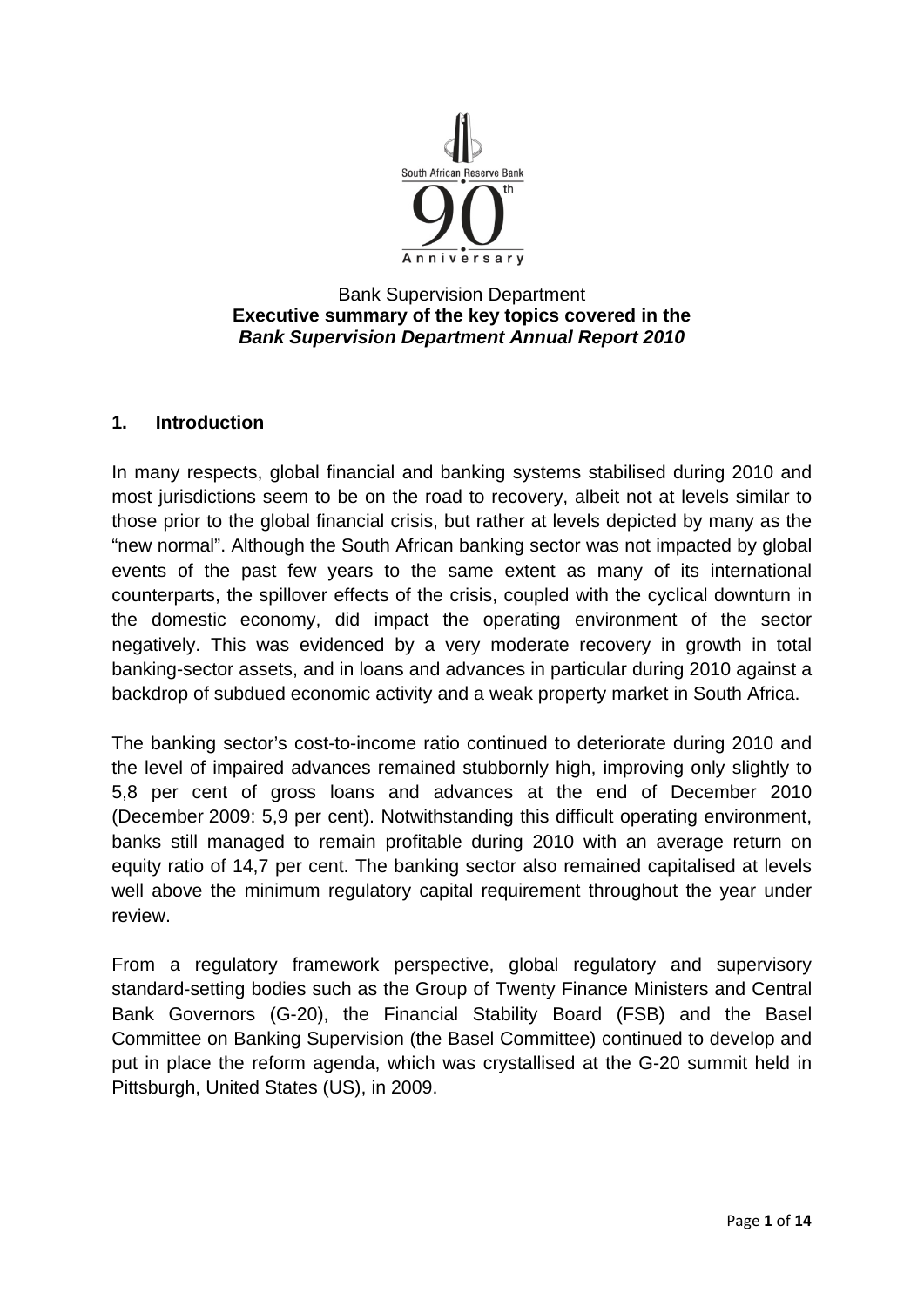The Basel Committee's bank-specific reforms, commonly referred to as "Basel III", focus on making banks and financial systems more resilient to future periods of stress, and include the further strengthening of existing requirements in terms of the *International Convergence of Capital Measurement and Capital Standards: A Revised Framework* issued in June 2006 (Basel II) and the introduction of new global standards in respect of, among other things, minimum regulatory capital requirements, a leverage ratio, and liquidity risk management and monitoring.

The Bank Supervision Department (the Department) of the South African Reserve Bank (the Bank) commenced a formal process to amend the regulatory framework in accordance with the latest internationally agreed regulatory and supervisory best practices and standards, and the Department, as a member of the Basel Committee, will continue to be actively involved in future developments and reforms, thereby promoting the safety and soundness of the domestic banking system and supporting long-term economic growth.

# **2. Chapter 1: Registrar of Bank's review**

### **2.1 Interaction with the International Monetary Fund**

During 2010, the International Monetary Fund (IMF) assessed the Department's compliance with the 25 Basel Core Principles for Effective Banking Supervision (Core Principles). The final reports based on the review, namely "South Africa: Detailed Assessment of Compliance with Basel Core Principles for Effective Banking Supervision (IMF Country Report no. 10/353)" (Country Report) and "South Africa: Report on the Observance of Standards And Codes on Banking Supervision, Insurance Supervision and Securities regulation (IMF Country Report no. 10/352)" (ROSC) were issued on 8 December 2010. The IMF also held annual bilateral discussions, in terms of Article IV of the IMF Articles of Agreement, with appropriate South African officials during May 2010. The IMF assessors found that the Department was compliant with the majority of the Core Principles, and also concluded that banking supervision in South Africa had been effective and had contributed towards reducing the impact of the global financial crisis on the domestic financial sector.

### **2.2 Developments in banks' compliance with remuneration standards**

In order to establish banks' level of compliance with the Principles and Standards for Sound Compensation Practices issued by the Financial Stability Board (FSB) in 2009, in 2010 the Department requested banks to complete a self-assessment questionnaire on the status of implementation of the principles and standards.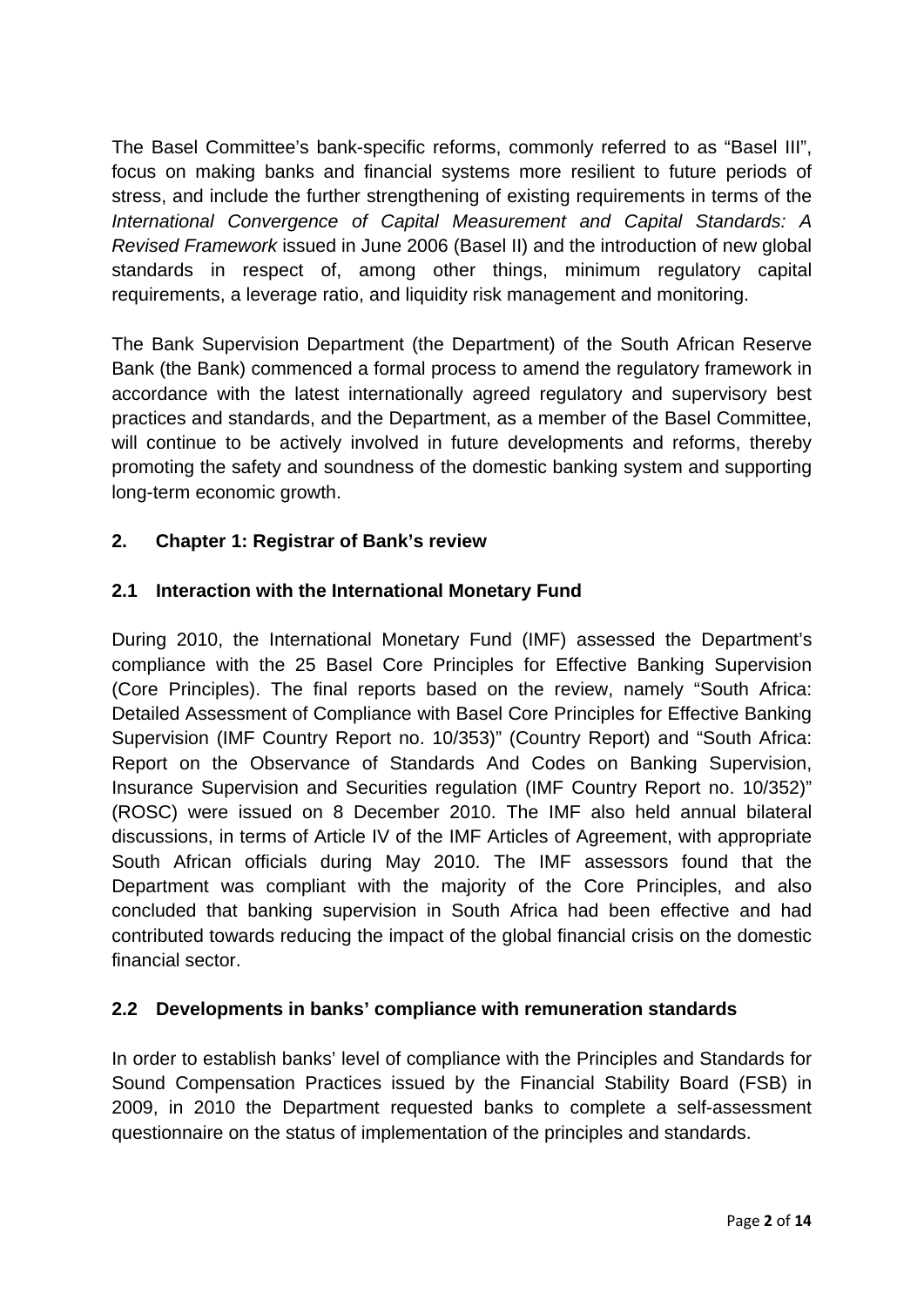The results of the self-assessment indicated that banks in South Africa were duly cognisant of the importance of implementing the above-mentioned principles and standards, and had made progress towards their implementation. However, from a supervisory perspective, more work will be done during 2011 to ensure full compliance.

# **2.3 Key international regulatory developments, recommendations and focus areas**

Various international standard-setting bodies such as the G-20 Forum, the FSB and the Basel Committee have announced comprehensive initiatives and strategies, and have issued various new or amended requirements or standards in respect of a wide range of key focus areas to comprehensively address the fundamental weaknesses revealed by the international financial market and economic crisis. Enhancement of the Basel II framework included, among other things, requirements to strengthen the treatment of certain securitisations in Pillar 1 of the Basel II framework, which deals with minimum capital requirements, higher risk weights for resecuritisation exposure, changes to the credit conversion factor for short-term liquidity facilities, and the enhancement of Pillar 3, which deals with market discipline or public disclosure, to strengthen disclosure requirements for securitisations, off-balance-sheet exposures and trading activities.

In 2010 the Basel Committee issued a set of requirements to strengthen global capital and liquidity regulations further with a view to promoting a more resilient banking sector. International regulatory and supervisory authorities, including the Department, are mindful of the need to introduce the aforementioned measures, intended to raise the resilience of the banking sector over the longer term, while avoiding negative effects on banks' lending activities that could impair the economic recovery.

# **2.4 Financial Stability Institute: High-level meeting for African banking supervisors**

The Financial Stability Institute of the Bank for International Settlements (BIS) and the Department jointly hosted a high-level meeting in Cape Town in January 2010. The meeting focused primarily on the work undertaken by the Basel Committee and the FSB following the crisis, lessons learnt from the crisis, liquidity risk management and cross-border supervision.

# **2.5 Participation in international regulatory and supervisory forums**

In order to keep abreast of international regulatory and supervisory developments, the Department participates in, and contributes to, various international forums,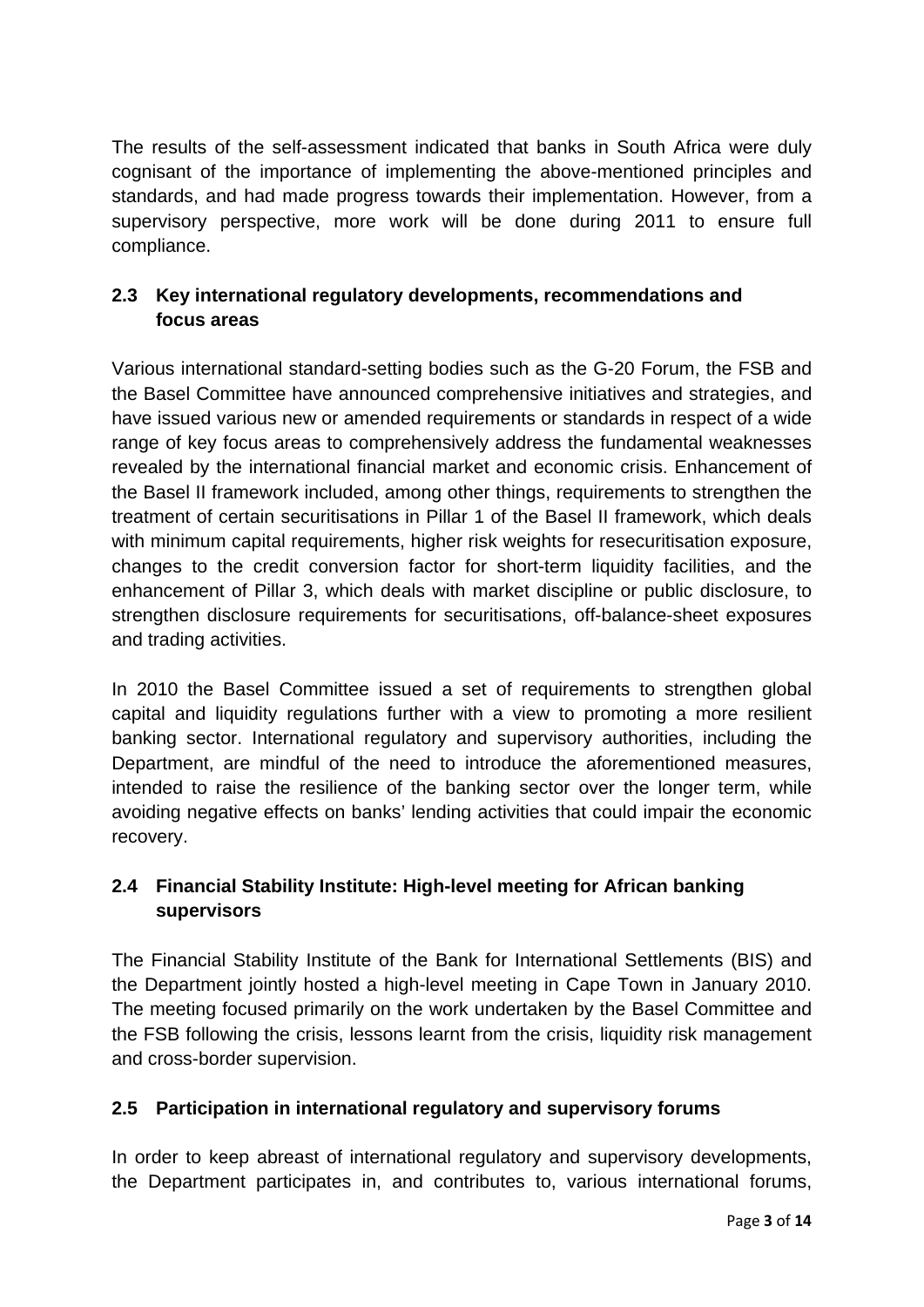including the G-20, the FSB, and the Basel Committee and its subgroups. The Basel Committee, in particular, provides a forum for regular co-operation between member countries on banking supervisory matters, thereby enhancing their understanding of key supervisory issues and improving the quality of banking supervision across the globe. The Basel Committee's work is organised under four main subcommittees, as depicted in Figure 1. The Department's representation is reflected in gold.



**Figure 1: Basel Committee on Banking Supervision: Structure of working groups** 

### **2.6 Representation in domestic regulatory and supervisory forums**

The Department is also represented in various domestic regulatory or supervisory forums, including the Over-the-Counter Derivative Working Group, the Structural Funding and Liquidity Risk Task Team, the Financial Sector Contingency Forum, and the Solvency Assessment and Management Insurance Groups Task Group. In addition, the Department also meets with the Financial Services Board in South Africa on a quarterly basis as part of its consolidated supervision of conglomerate groups in South Africa.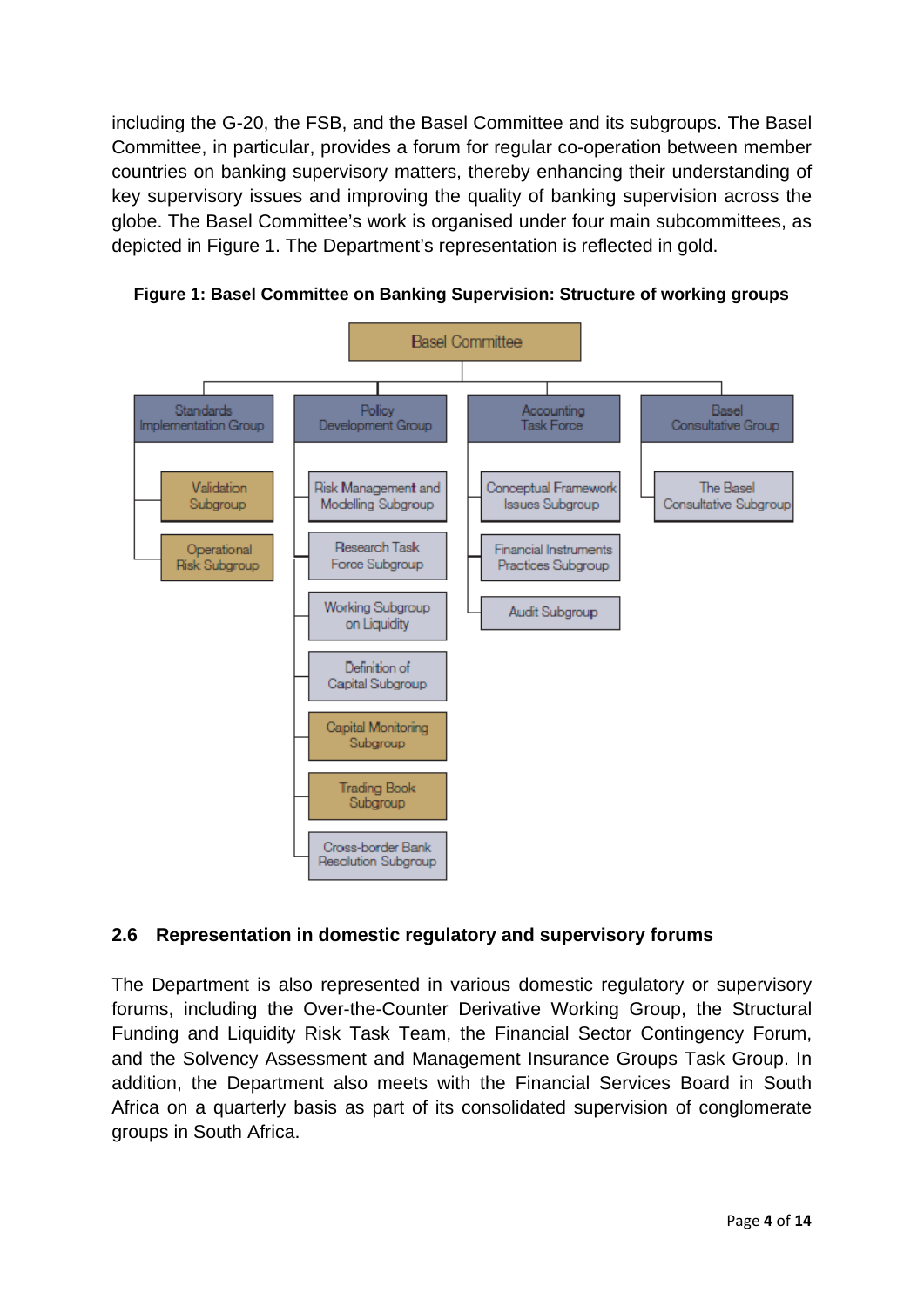# **2.7 Regional co-operation**

The Department maintained its participation on the Southern African Development Community (SADC) Subcommittee of Banking Supervisors (SSBS) during 2010 and also assisted the Central Bank of Kenya and the Central Bank of Zimbabwe by providing intensive training courses to two senior officials from these central banks.

## **2.8 Supervisory colleges**

In 2010 the Department was invited to participate at two supervisory colleges arranged by international regulatory bodies, namely the Financial Services Authority of the United Kingdom, and the Hong Kong Monetary Authority and the China Banking Regulatory Commission. The Department regards supervisory colleges as a key tool in its supervisory review and assessment processes.

## **2.9 Compliance by banks with anti-money laundering and the combating of the financing of terrorism standards**

The Department strives to maintain an effective compliance framework and operational capacity to oversee banks' compliance with anti-money laundering (AML) and the combating of the financing of terrorism (CFT) standards. In order to achieve this objective, the Department co-operates with the Financial Intelligence Centre (FIC) by communicating all FIC guidance notes, circulars and other pronouncements to all banks. In addition, the Department meets periodically with the FIC to discuss matters of mutual interest and/or concern with regard to banks' compliance with AML and CFT standards.

### **2.10 Issues that will receive particular attention during 2011**

In addition to fulfilling its normal supervisory and regulatory tasks, the Department will focus specifically on the following issues during 2011:

- Continued participation and contribution in the various international forums responsible for ongoing supervisory and regulatory developments to strengthen the resilience of the banking sector further
- Ongoing review and amendment of the regulatory framework in accordance with the latest internationally agreed regulatory, supervisory and market best practices and standards
- Further enhancement and refinement of the Department's supervisory review and evaluation processes to align with developments emanating from the IMF, the Basel Committee, the FSB, the G-20 and the Governors and Heads of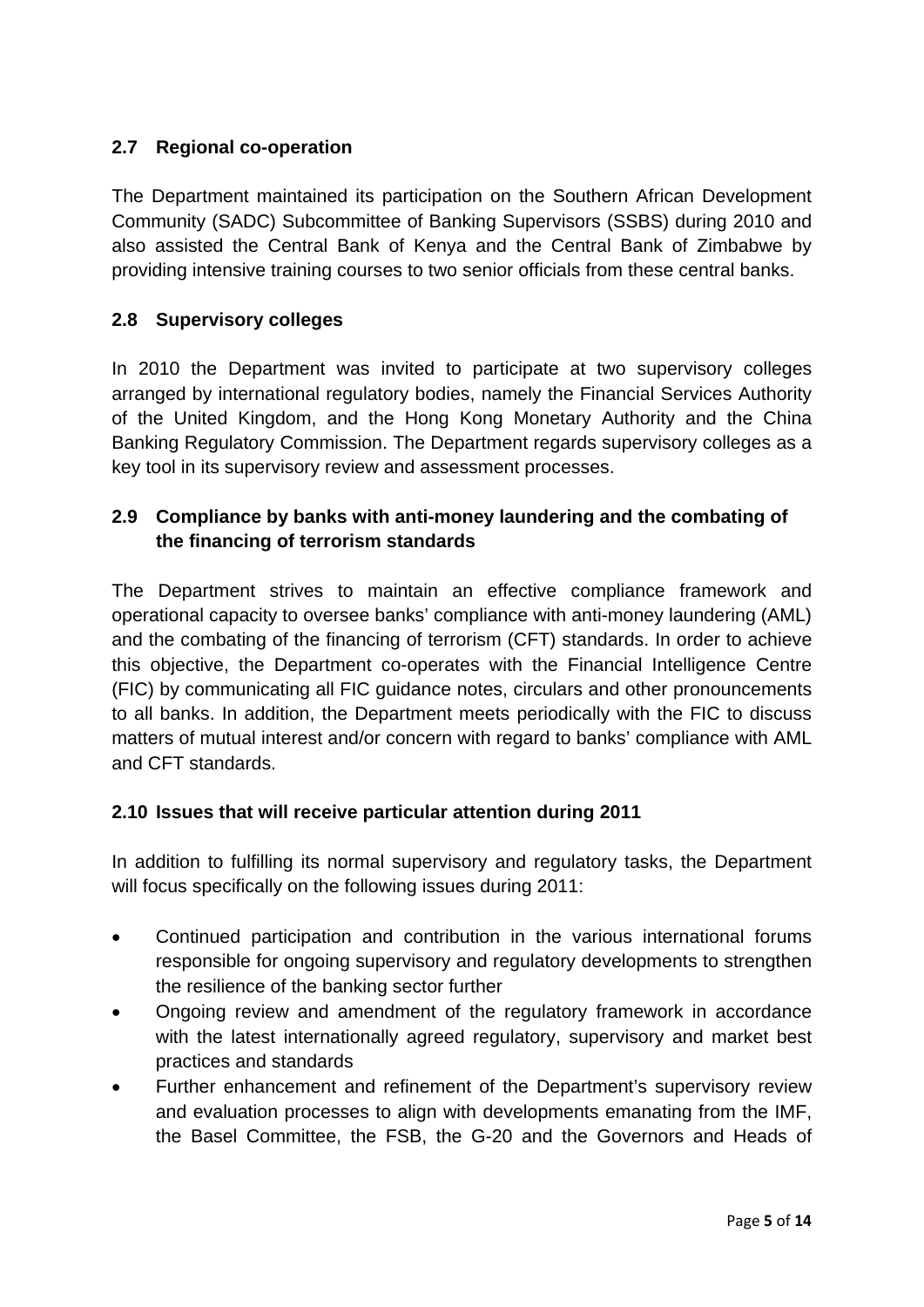Supervision, with particular focus on the macroprudential supervisory framework and processes

- Development of appropriate frameworks and processes to discharge expanded supervisory responsibilities flowing from legislative developments such as amendments to the Financial Intelligence Centre Act, 2001 (FICA) and the Companies Act, 2008
- Participation in the Basel Committee's additional comprehensive quantitative impact assessment of the new global funding liquidity risk measurement, standards and monitoring, and ongoing assessment of the progress made by banks to align liquidity risk measurement, standards and monitoring with the new Basel III standard
- Performance of thematic reviews focusing on equity risk in the banking book, and risk and remuneration disclosure
- Ongoing focused reviews of banks that make use of advanced approaches to calculate credit risk, market risk and operational risk capital requirements
- Continued monitoring of banks' compliance with AML and CFT legislative requirements
- Continued investigation of illegal deposit-taking by unregistered institutions and persons, and participation in consumer education initiatives
- Ongoing training of staff to meet the challenges of the changing regulatory and supervisory landscape.

# **3. Chapter 2: Promoting the soundness of the banking system: Overview of Supervisory activities**

# **3.1 Flavour-of-the-year topics covered during 2010**

Each year the Department identifies certain key topics related to the effective functioning of banks that are then reviewed during the annual meetings held with the Board of Directors (the board) and/or board subcommittees of banks. The following topics were chosen for 2010:

- The functioning of the Audit Committees, and the Board Risk and Capital Management Committees of banks
- The management and board oversight of the risks posed and the controls instigated to mitigate the risks posed by diversified banking groups.

The Department found that Audit Committees, and Risk and Capital Management Committees operated adequately which, in turn, contributed to the overall sound corporate governance in South African banks.

With regard to board oversight of the risks posed and the controls instigated to mitigate the risks posed by diversified banking groups, the exercise proved to be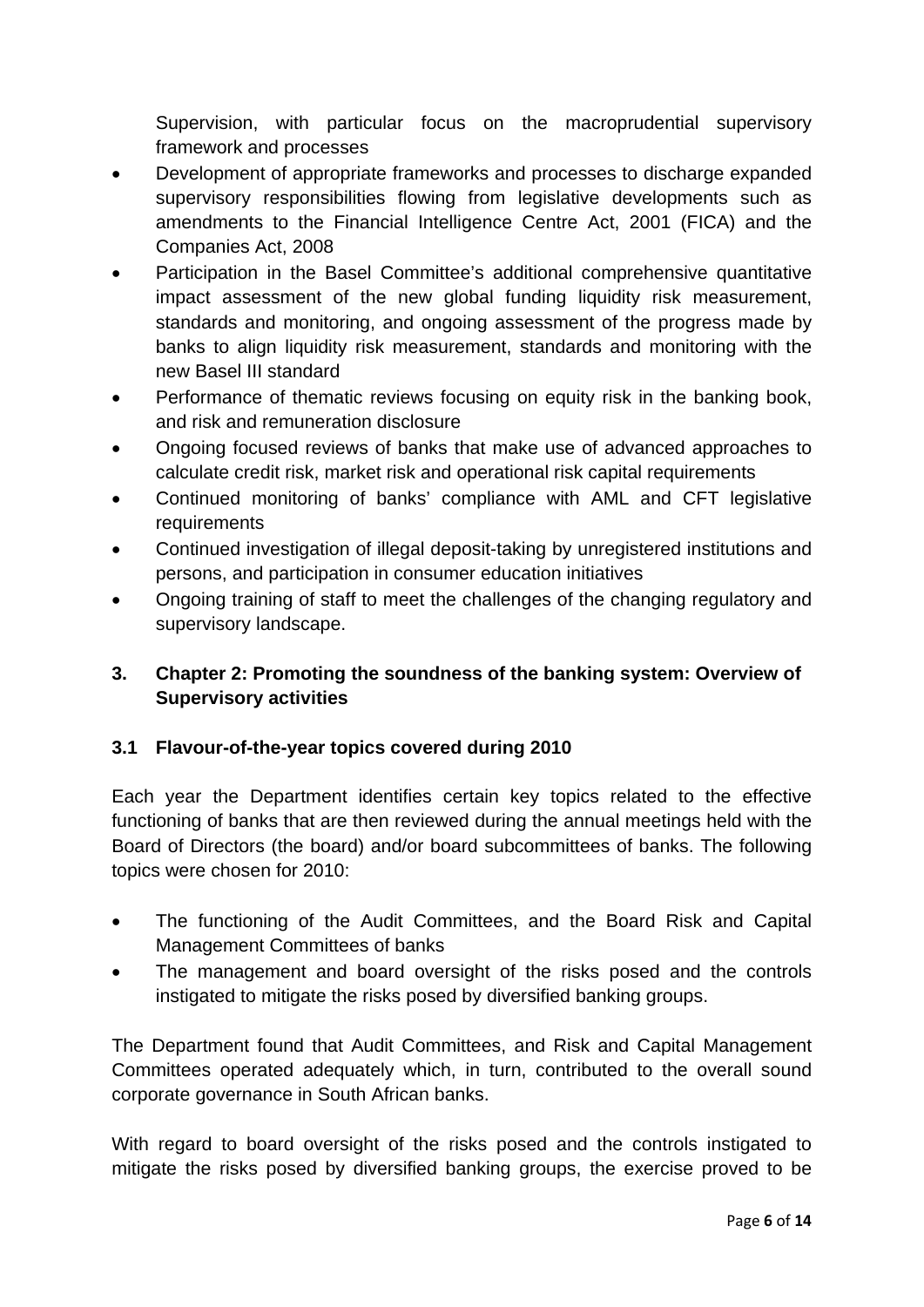useful in focusing boards' attention on the spread of activities being undertaken across groups. In general, boards appeared to have a grasp on the larger group activities, but were somewhat unsighted on the precipitation of a myriad of smaller group interests or entities and on geographic (global) spread.

# **3.2 Credit risk**

During the year under review, the Department continued to perform both compliance-based and prudential supervision of banks, specifically focusing on banks' credit risk profiles and portfolios that were, and continue to be, impacted by adverse market conditions and strained economic activity. The work carried out covered the following:

- Quantitative analysis of regulatory reporting
- Review of self-assessment templates submitted by banks
- Focused reviews of banks' compliance with requirements for use of the internal rating-based (IRB) approach for the calculation of minimum required regulatory capital relating to credit risk for Pillar 1
- Processing of applications submitted by banks for the implementation of new or revised models and rating systems
- Focused reviews of banks' compliance with requirements for use of the standardised approach for the calculation of minimum required regulatory capital relating to credit risk for Pillar 1
- Reviews of long-form reports by auditors relating to details in models used by banks with approval to use the foundation IRB or advanced IRB approaches
- Assessment of the suitability of rating agencies to provide ratings as a measure of the creditworthiness of banks' assets.

### **3.3 Market risk**

The Regulations relating to Banks include two alternative reporting methods for market risk, namely the models-based internal models approach (IMA) and the standardised approach. Under approved circumstances, banks are also permitted to apply a combination of standardised and models-based reporting. Market risk reviews conducted in 2010 by the Department concentrated on banks with approval to use IMA for regulatory reporting.

The Department received one application for use of the IMA. The application and approval processes were similar to those conducted in the previous years. The Department also continued to conduct annual and quarterly reviews of the trading activities of IMA banks to assess their suitability to continue using the IMA.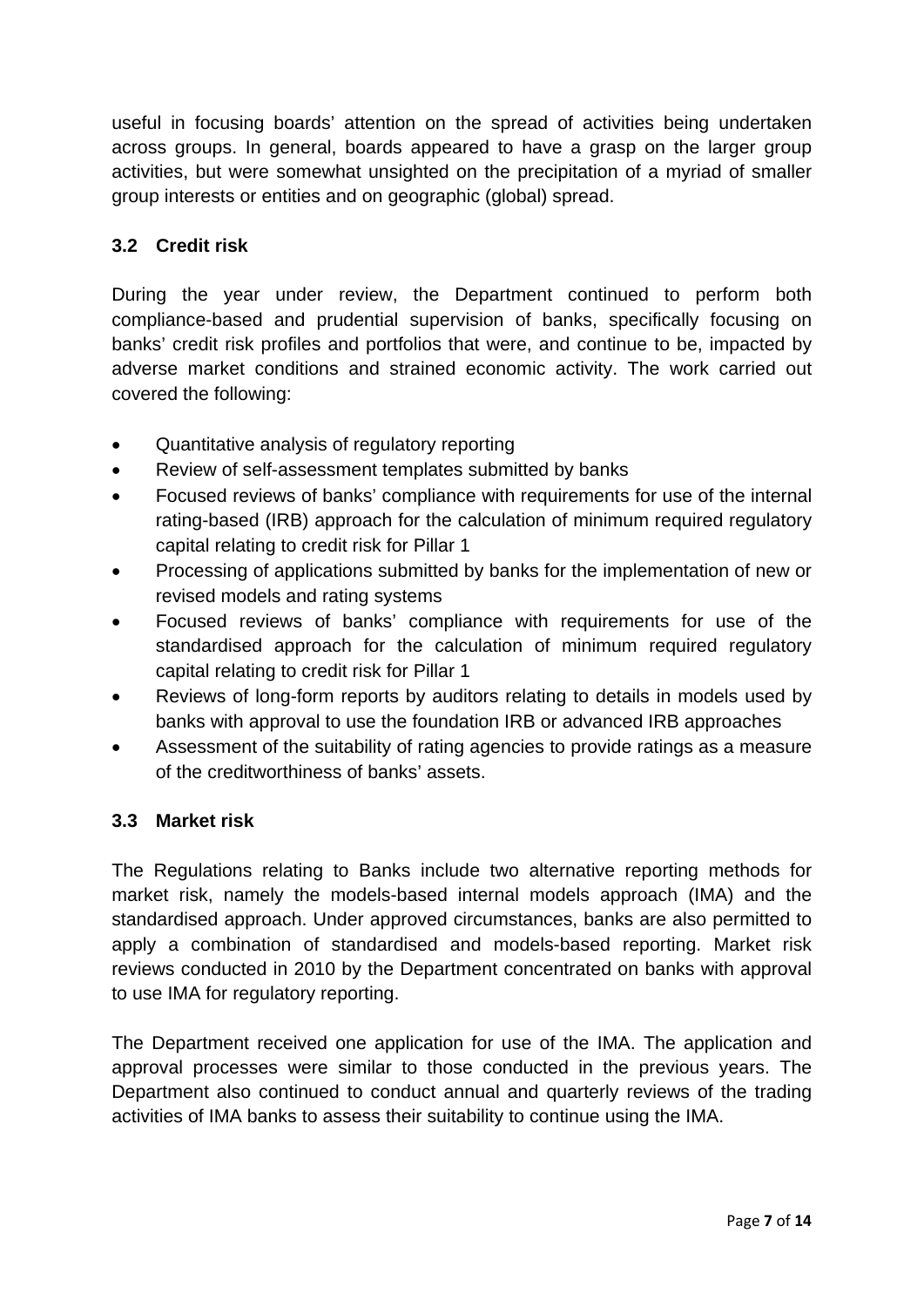These reviews focused on changes in the sources of risk facing banks and their reaction in the form of changes to strategy, products, systems, structure, risk limits and capital.

Levels of market risk in South African banks continued to follow the reduction in volatility that was present in the secondary markets for the most part of 2010 and, consequently, the trading operations of many banks struggled to meet revenue targets.

In 2010 the Department initiated a thematic review that addressed aspects pertaining to the issue of negotiable certificates of deposit, promissory notes or instruments of a similar character. The purpose of the review was to ensure banks' compliance with the requirements of the Regulations relating to Banks as they pertained to the issue of such instruments. The review revealed that banks should pay additional attention to ensuring that policies and processes are developed to enhance monitoring and control and, ultimately, the liquidity risk emanating from the issuance of such instruments. The Department also participated in liquidity risk simulation exercises at banks, which were facilitated by an independent external party.

# **3.4 Operational risk**

The Department continued to promote and enhance the effectiveness of operational risk management at banks and banking groups since it contributes to enhancing the soundness of the banking system. A risk-based approach was applied to the review of banks' operational risk. The work performed during the year included the following:

- Focused operational risk reviews
- Processing of new applications
- Involvement in drafting operational risk consultative papers issued by the Basel Committee.

The most prominent topics addressed during reviews performed in 2010 included the following:

- Review of the management information reports or "dashboards" used for operational risk management on a group consolidated, bank, major subsidiary and material business unit level
- Update and review of outsourcing and business continuity
- Review of the alignment of the group strategy with the operational risk appetite statement
- AMA banks were requested to demonstrate the use of the operational risk management framework and the operational risk measurement system.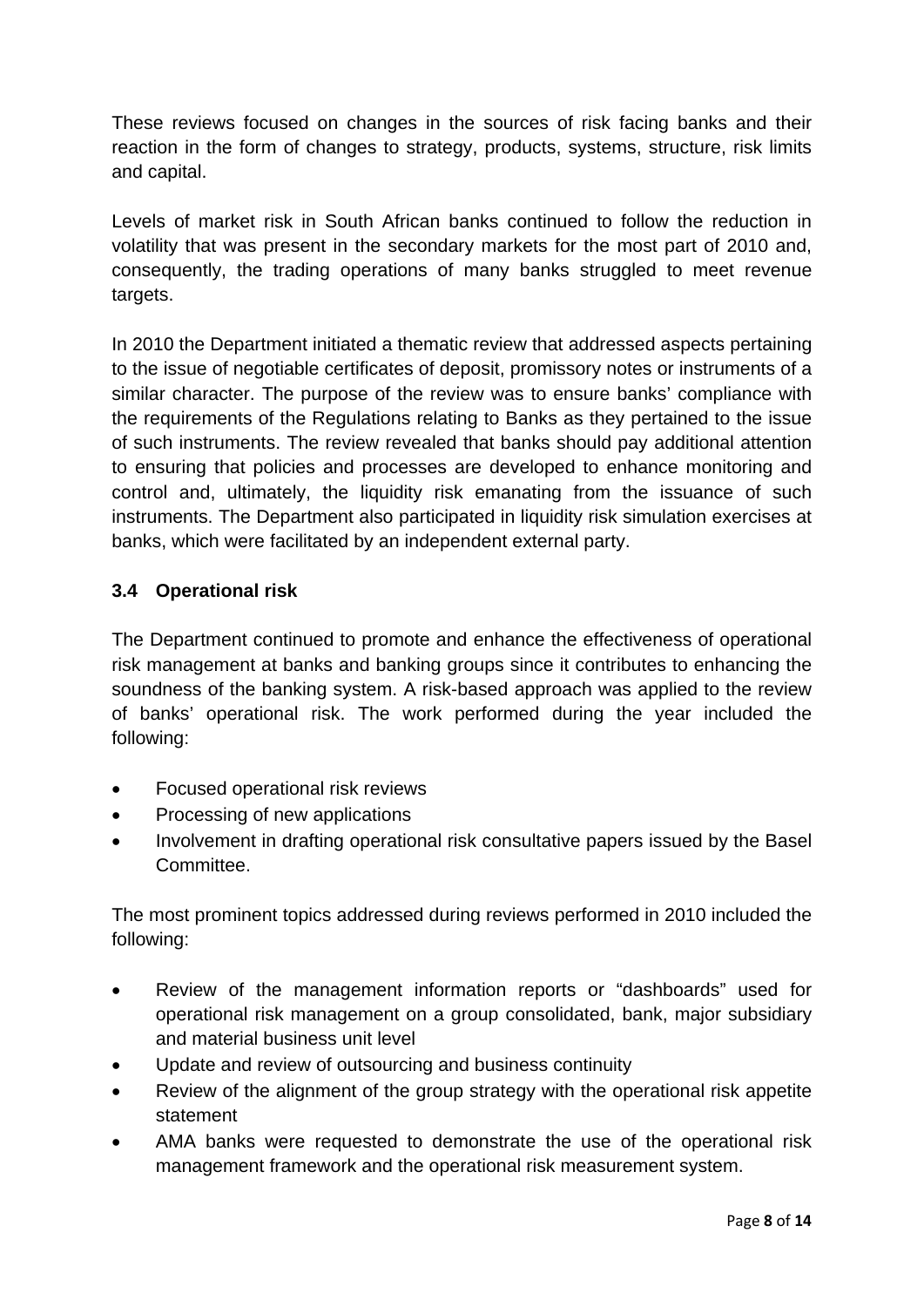- Findings of banks' internal audit in respect of scenarios
- Discussion of internal and external audit reports issued during the banks' 2009/10 financial year related to operational risk management.

### **3.5 Capital management**

During 2010, the Department focussed on the finalisation of internal capitaladequacy assessment process (ICAAP) reviews of smaller banks, and ICAAP reviews of branches of foreign institutions. The general consensus on the former banks' ICAAPs is that, in most of the cases, risk management processes are in place, but their articulation in the ICAAP document is poor. Pertinent risk areas that require more attention include concentration risk, interest rate risk in the banking book and business risk. As regards larger banks, ICAAPs are constantly improved upon and refined. Credit risk remained the most significant risk area for larger banks.

The Department also monitored banks' capital floor reporting during the year under review and, in certain instances, requested the external auditors to review the accuracy of capital floor calculations. Three banks were required to hold more capital during 2010 in order to comply with capital floor requirements.

### **3.6 Pillar 3 disclosure**

Pillar 3 disclosure reviews performed by the Department during 2010 focused on large banks and some of the medium-sized banks in South Africa. A disclosure template was developed and used to facilitate the review process. The key objective of the Pillar 3 reviews was to assist banks in complying with applicable disclosure requirements by identifying gaps and making appropriate recommendations.

The Department noted a marked improvement in the level of public disclosure by banks. All the banks reviewed during 2010 were found to be taking appropriate steps to move towards full compliance with the requirements of regulation 43 of the Regulations relating to Banks as they relate to the disclosure by banks.

### **3.7 Stress testing**

It is necessary for banks and other financial institutions to hold sufficient capital and liquidity buffers to protect themselves against severe unexpected events. Stress testing is an important input to the capital-adequacy assessment process and decisions concerning the adequacy of capital buffers.

During 2010, the Department performed a common scenario stress-testing exercise on the South African banking system. The overall objective of the exercise was to identify and assess the vulnerabilities of the South African banking system under different plausible stressed macroeconomic scenarios.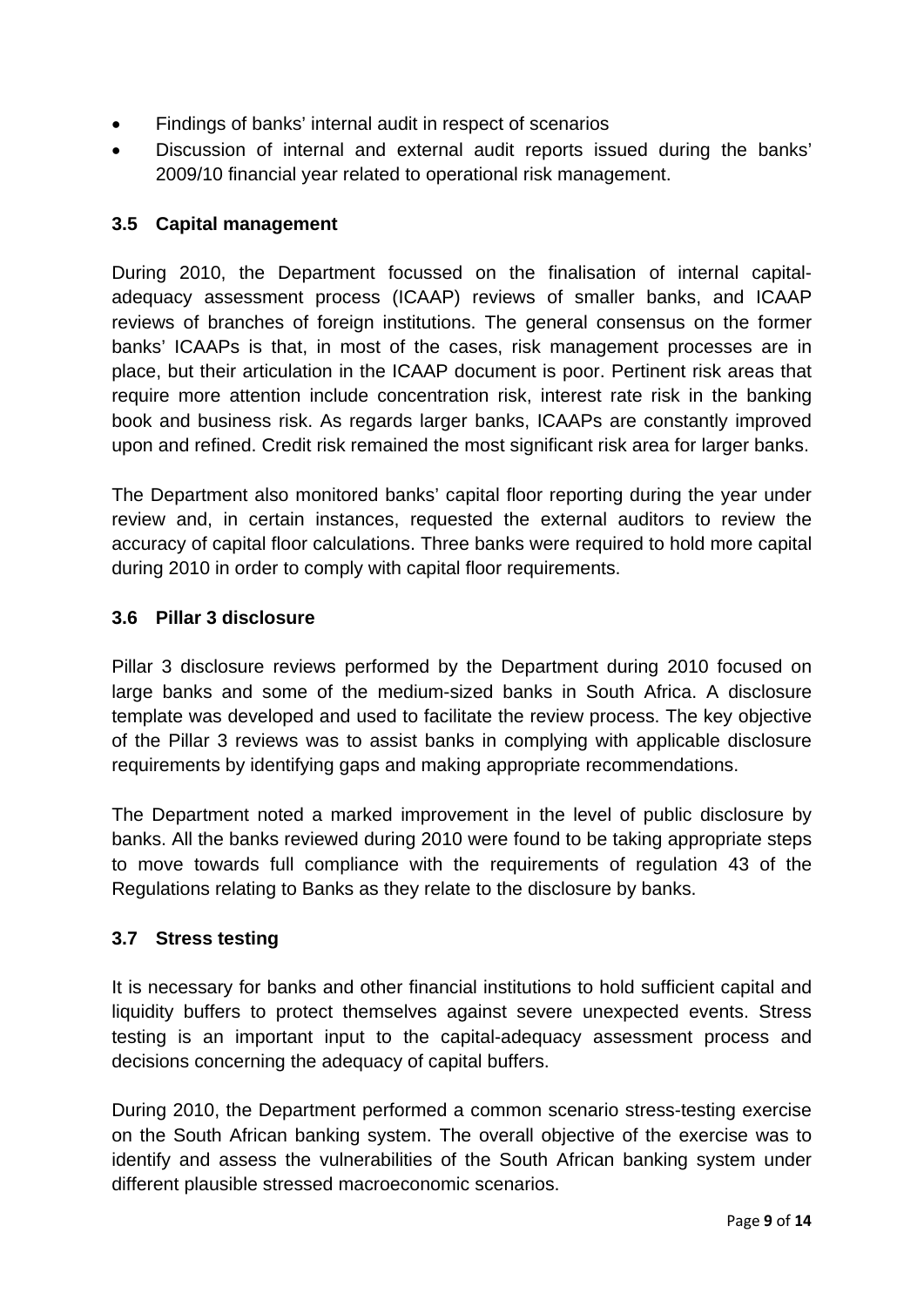Overall, the capital adequacy of the banking system remained strong in all scenarios applied, both from an aggregate perspective, and a composition and quality perspective. However, the impact of the implementation of the Basel III changes is not reflected in the stress results and therefore the results might be different once the Basel III reforms have been implemented.

## **4. Chapter 3: Developments in banking legislation**

### **4.1 Initiatives monitored and developments considered by the Department**

The Department has been monitoring, among other things, the developments relating to G-20 discussions, and the press releases, publications and directives issued by the Basel Committee and the FSB, on the one hand, and developments relating to the new Companies Act, the "King Report on Governance for South Africa" and "King Code of Governance Principles" (King III), and court decisions, on the other, in order to identify possible areas that would necessitate amendments to the Banks Act, 1990 (Act No. 94 of 1990) (the Banks Act, 1990) and/or the Regulations relating to Banks.

Where requirements have been finalised and issued by international standard-setting bodies or in instances where sufficient certainty or clarity has been obtained, the Department formulated further proposed amendments to the Banks Act, 1990 and the Regulations relating to Banks.

Other developments monitored by the Department and which will also impact the current legislative framework include the following:

- The findings of the the IMF's and World Bank's assessments of the Department
- Further international developments related to the global financial market crisis
- The New Companies Act, 2008.

### **4.2 Illegal deposit-taking**

The Department is afforded certain powers in terms of sections 81 to 84 of the Banks Act, 1990 to control the activities of unregistered persons. These activities are confined to illegal deposit-taking only.

These provisions provide, among other things, that the Registrar may do the following in respect of unregistered persons that are suspected of taking deposits from the general public in contravention of the Banks Act, 1990: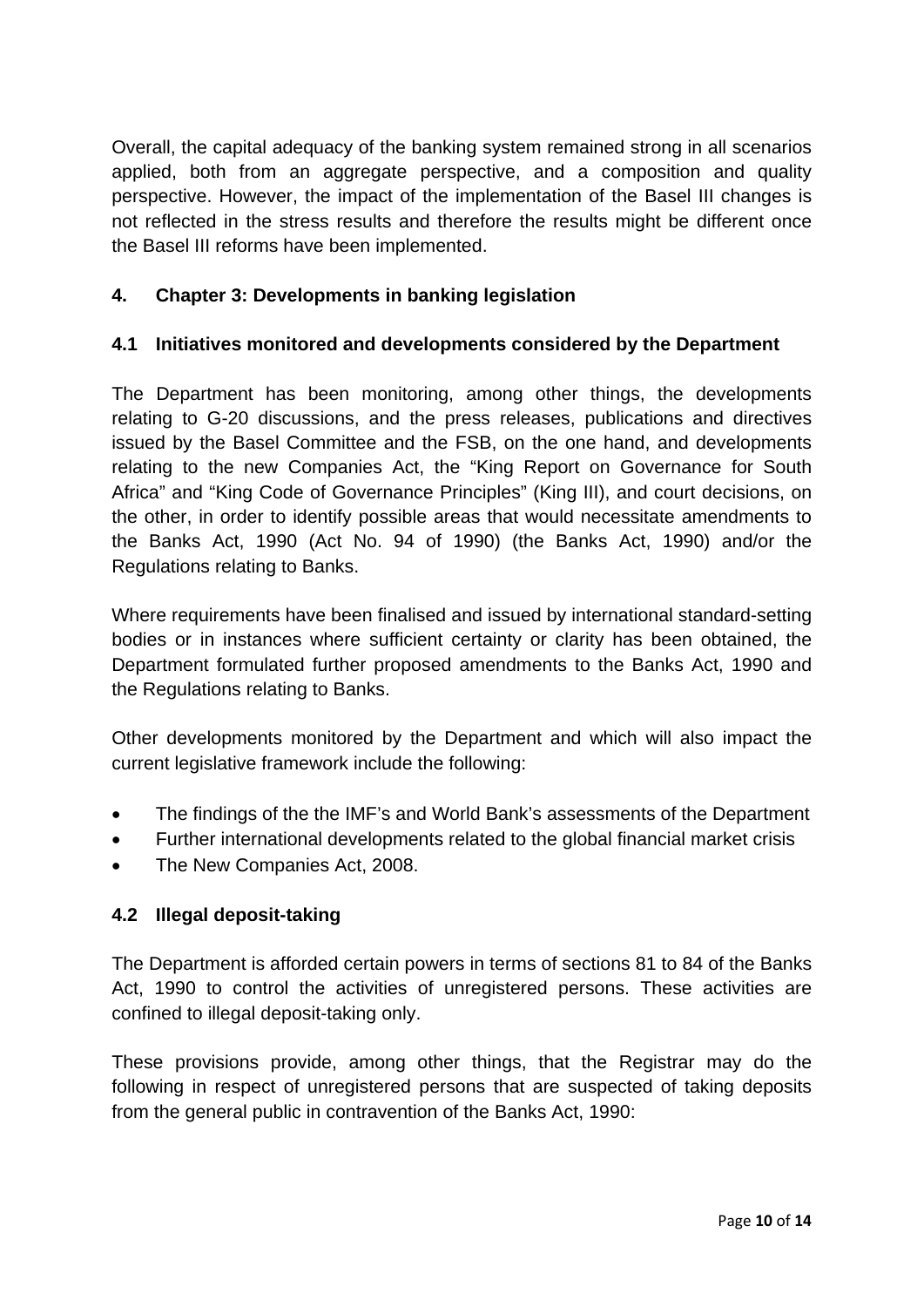- Apply to court for an order prohibiting anticipated or actual schemes involved in illegal deposit-taking
- Extract information from unregistered persons
- Inspect the affairs of an unregistered person (inspectors are appointed by the Governor or a Deputy Governor of the Bank in terms of the provisions of the South African Reserve Bank Act, 1989 (Act No. 90 of 1989) (SARB Act))
- Direct such a person to repay such money if the Registrar is satisfied that a person has illegally taken deposits from the general public
- Appoint a manager to manage and control the repayment of the money unlawfully obtained.

During the year under review, the Department received a number of complaints, with supporting documentary evidence, pertaining to certain business activities conducted by a number of institutions. In the cases where the Department had reason to suspect that such institutions were accepting deposits from the general public as a regular feature of their business without being registered as a bank, it invoked its powers in terms of the Banks Act, 1990.

### **4.3 Update on co-operative banks**

The establishment of the Co-operative Banks Development Agency (CBDA) in terms of section 54 of the Co-operative Banks Act, 2007 (Act No. 40 of 2007) (Cooperatives Banks Act), brought about the twin regulatory and supervisory units comprising the Bank and the CBDA. The Bank established the Co-operative Banking Supervision Unit and the CBDA a Supervision Unit. During 2010, a total of 16 applications had been received to register co-operative banks, of which 4 are eligible to be regulated by the Bank. As at 31 December 2010 only one of these applications had been formally approved.

Further developments in the co-operative banking environment were the new appointments and reappointments of members of the board of the CBDA following the expiry of the term of office at the end of July 2010 of the board members who were appointed on 15 August 2008.

### **4.4 Update on Postbank**

The South African Postbank Limited Act, 2010 (Act No. 9 of 2010) (Postbank Act) was passed by Parliament and the President assented to it on 1 December 2010 and it was published in Government Gazette no. 33835 of 3 December 2010.

Up until the passing of the Postbank Act, the Postbank owed its existence to sections 51(1), (3) and (4), 52, 53, 55 and 58 of the Postal Services Act, 1998 (Act No. 124 of 1998), and had been operating under an exclusion notice provided for in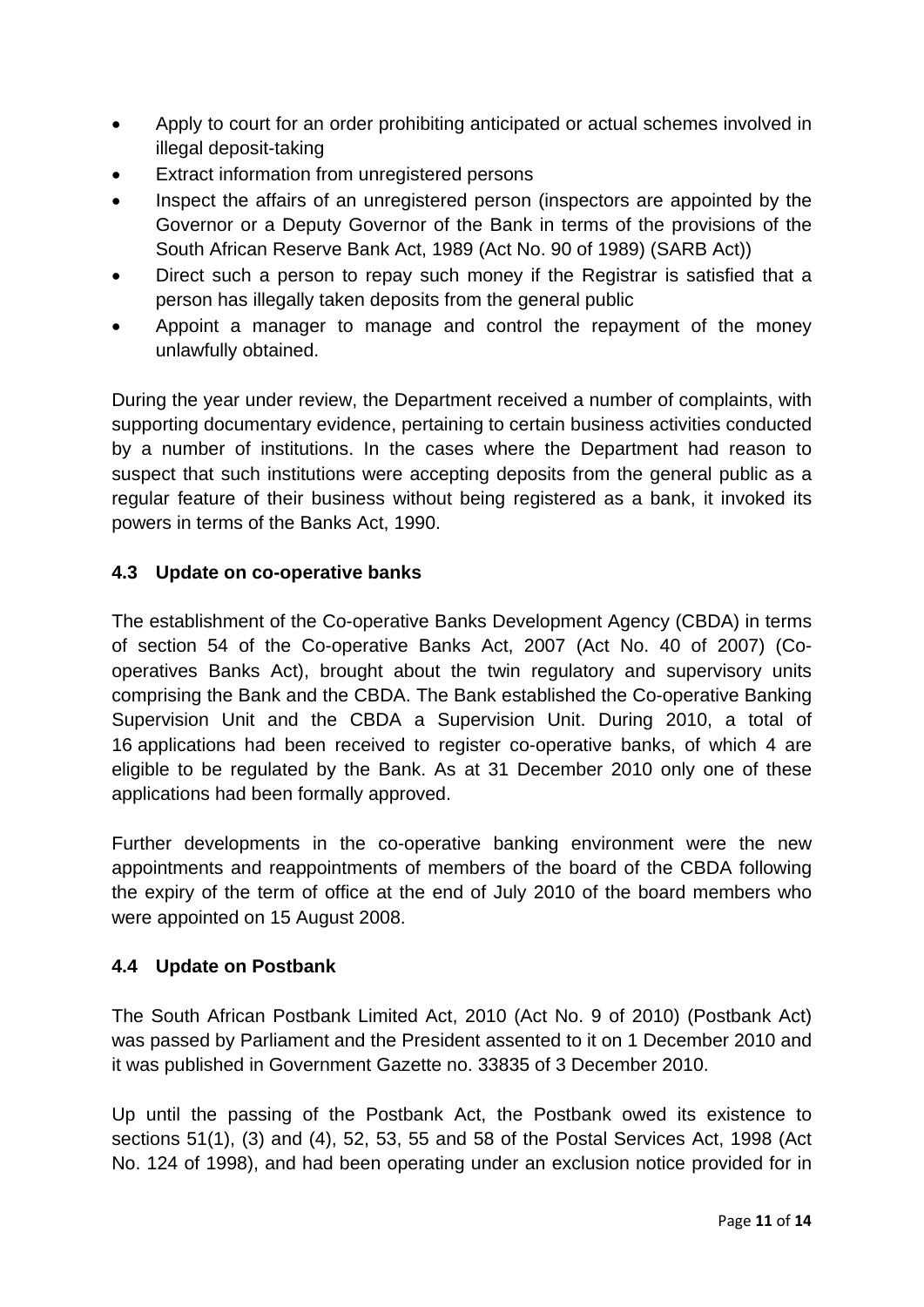terms of section 2(vii) of the Banks Act, 1990. The Postbank Act provides for the incorporation of the Postbank, a division of the South African Post Office, and for the transfer of the enterprise of that division to the Postbank Company. In view of the provisions of the Postbank Act, the Postbank is required to apply to the Department for registration as a bank in terms of the provisions of the Banks Act, 1990. Until such time, the status quo of the Postbank will remain and it will continue to perform the functions it currently performs.

## **5. Chapter 4: Banking sector overview**

### **5.1 Shareholding structure**

Of the nominal value of the total South African banking sector's shares in issue at the end of December 2010, foreign shareholders held 42,6 per cent, domestic shareholders 29,9 per cent and minority shareholders 27,5 per cent.

### **5.2 Balance sheet**

Total banking-sector assets amounted to R3 126 billion at the end of December 2010 (December 2009: R2 967 billion), representing a moderate year-onyear increase of 5,3 per cent. The four largest banks in South Africa contributed 84,6 per cent to the balance-sheet size of the total banking sector, a level similar to that recorded in 2009. Gross loans and advances, which represented, on average, 74 per cent of banking-sector assets during 2010, increased marginally by 2,5 per cent to R2 314 billion at the end of December 2010, mainly due to modest growth in homeloans and higher overnight and interbank call loan balances. Homeloans and term loans, accounting for 35,3 per cent and 15,3 per cent respectively of gross loans and advances, remained the single largest components of gross loans and advances at the end of December 2010. Other loans, leasing and instalment debtors, and commercial mortgages represented 11 per cent, 10,5 per cent and 9,8 per cent respectively of gross loans and advances.

The composition of banking-sector liabilities, which comprised predominantly deposits (on average representing 85,8 per cent of liabilities during 2010), remained largely unchanged when compared with 2009. Banking sector deposits, on average, comprised primarily fixed and notice deposits (28,4 per cent), current accounts (17,6 per cent), negotiable certificates of deposit (17,4 per cent) and call deposits (16,9 per cent) during 2010. Corporate and retail customers were the main source of banking sector deposits throughout 2010, and accounted for an average of 43,3 per cent and 21,3 per cent respectively of total deposits.

Deposits from banks represented, on average, 13,1 per cent of banking sector deposits in 2010. Other sources of deposits included deposits from securities firms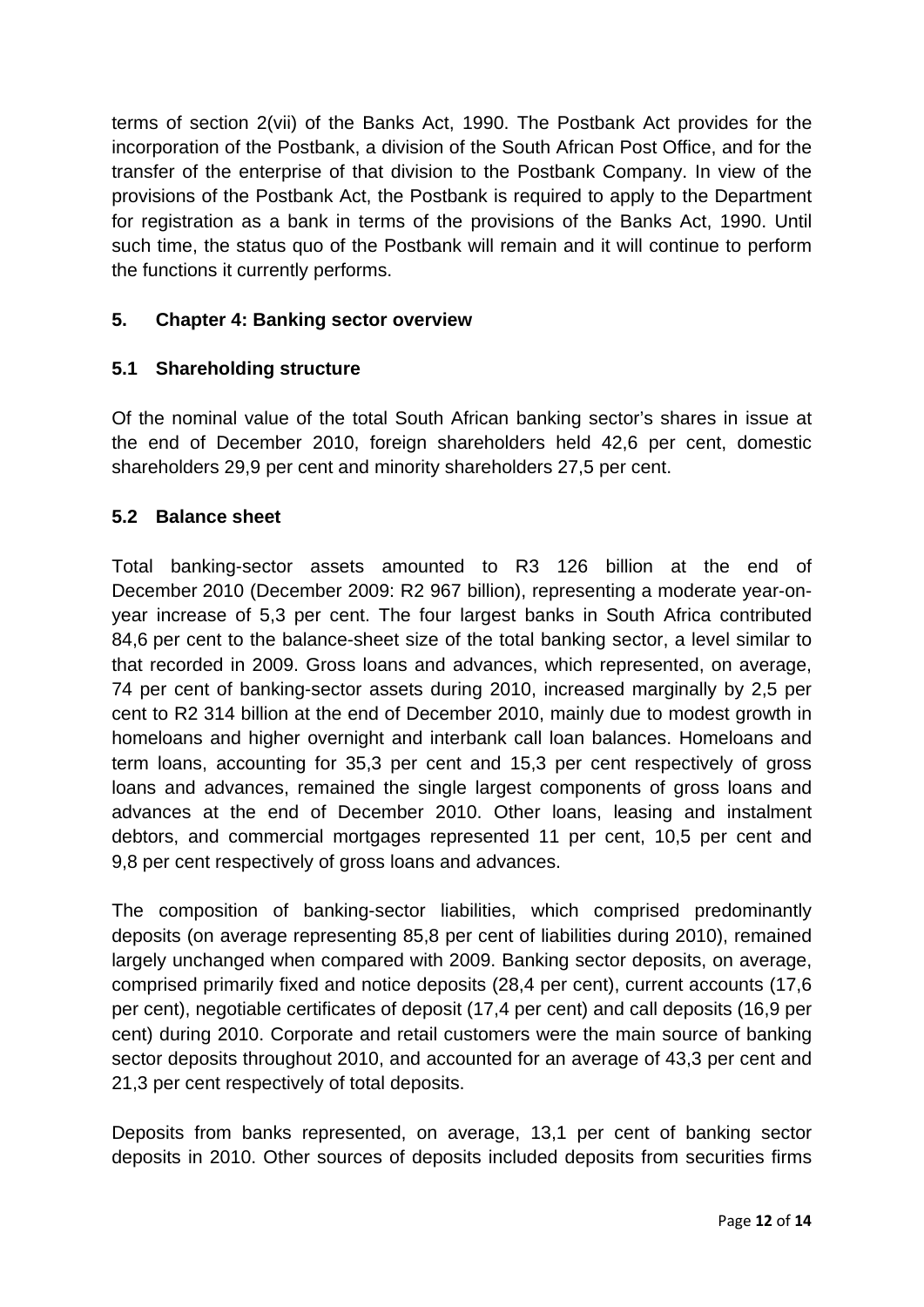(averaging 7,4 per cent), the public sector and local authorities (averaging 7,0 per cent), and sovereigns (averaging 3,7 per cent) during 2010.

## **5.3 Off-balance sheet**

Off-balance-sheet items expressed as a percentage of total assets increased to 27,4 per cent in December 2010, up from 13,8 per cent in January 2010, mainly due to a change in regulatory reporting of off-balance-sheet items to include the banking sector's revocable facilities.

### **5.4 Capital adequacy**

The banking sector remained adequately capitalised at 14,9 per cent at the end of December 2010, improving from 14,1 per cent a year earlier, mainly because of an increase in primary qualifying capital and reserve funds. The sector's Tier 1 capitaladequacy ratio was 11,8 per cent as at the end of December 2010, compared with 11,1 per cent in December 2009.

### **5.5 Financial leverage multiple**

The financial leverage multiple of the banking sector continued to decline during 2010, amounting to 14,7 times at the end of December 2010 compared with 15,7 times in December 2009. This improvement was attributable to a higher rate of growth in equity relative to the rate of growth in total assets.

### **5.6 Profitability**

Banks remained profitable during 2010. The sector's operating profit increased year on year by 6,4 per cent as at December 2010. Total banking sector return on equity was 14,7 per cent, and the return on assets approximately 1 per cent as at December 2010, utilising a 12-month moving average as a basis for calculation. Staff expenses remained the single largest cost component and accounted for 53,8 per cent of the banking sector's total operating expenses during 2010. The 12-month moving average cost-to-income ratio of the sector deteriorated during 2010 and was 56,4 per cent at the end of December 2010 compared to 51,1 per cent as at December 2009.

### **5.7 Statutory liquid assets**

Statutory liquid assets held by banks during 2010, on average, exceeded those required throughout 2010. The average liquid assets held by the banking sector expressed as a percentage of liquid assets required to be held increased to 174,8 per cent at the end of December 2010 (December 2009: 144,8 per cent).